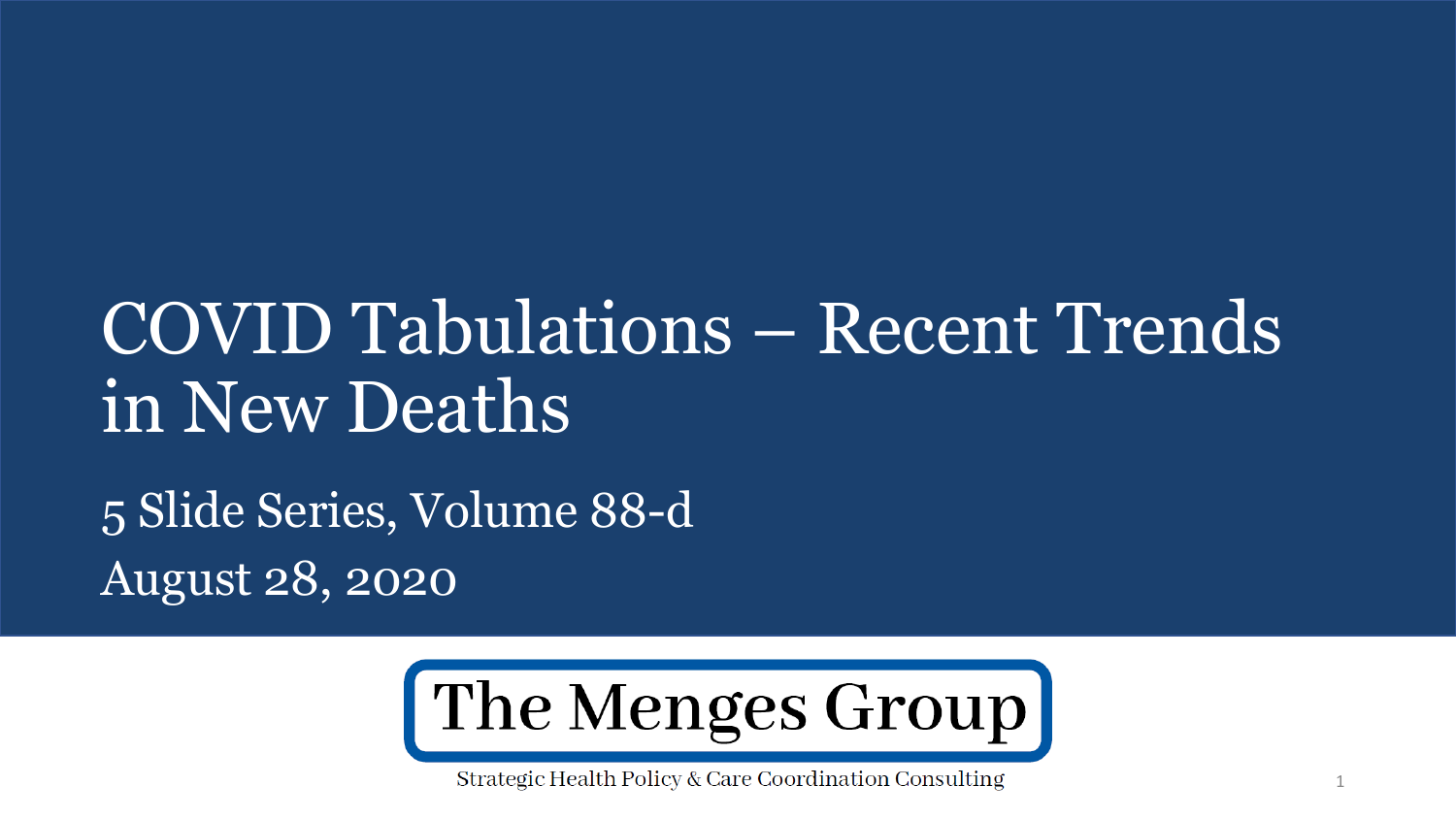### Introduction and Overview

- This edition presents the weekly progression of new COVIDattributed deaths across the past two months.
	- The number of new deaths this past week (August 21 27) decreased 6% when compared to the previous week (August 14 - 20). However, daily COVID deaths have averaged more than 900 during August.
- This edition also presents average daily COVID-attributed deaths by state, during June, July, and the first 26 days of August.
	- 33 states reported higher average daily new deaths during August relative to July.
	- Nationwide, daily COVID deaths increased by 9.6% from June to July and by 16.1% from July to August.

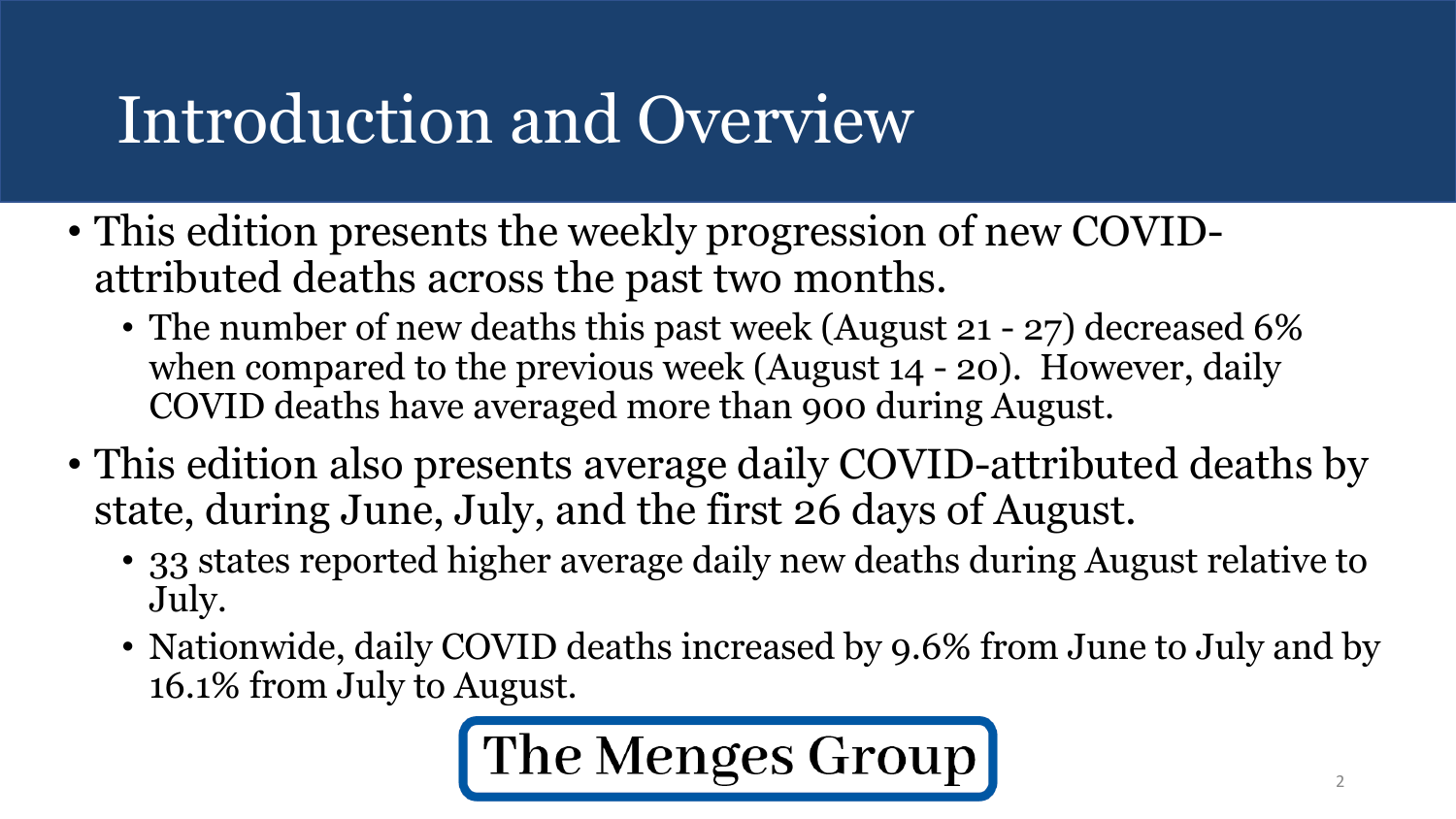### Weekly New COVID Deaths Over the Last Two Months

- The most recent seven-day period (August 21-27) marks the third week out of the past four where the volume of new deaths has *decreased* relative to the previous week.
- However, the USA is averaging more than 900 COVID deaths per day during August, which is highly concerning this far into the pandemic.
	- The USA's new deaths during the most recent three weeks (August  $7 - 27$ ) is **51% above** the new deaths that occurred during the three-week period June 26 – July 16.

|                |                | <b>Percent</b>    |  |
|----------------|----------------|-------------------|--|
|                | <b>New USA</b> | <b>Change Vs.</b> |  |
|                | <b>COVID</b>   | <b>Previous</b>   |  |
| <b>Week</b>    | <b>Deaths</b>  | Weekl             |  |
| Jun 26 - Jul 2 | 4,430          | $-26%$            |  |
| Jul 3 - 9      | 4,245          | $-4%$             |  |
| Jul 10 - 16    | 5,189          | 22%               |  |
| Jul 17 - 23    | 5,974          | 15%               |  |
| Jul 24 - 30    | 8,118          | 36%               |  |
| Jul 31 - Aug 6 | 6,628          | $-18%$            |  |
| Aug 7 - 13     | 7,488          | 13%               |  |
| Aug 14 - 20    | 6,921          | $-8%$             |  |
| Aug 21 - 27    | 6,530          | -6%               |  |

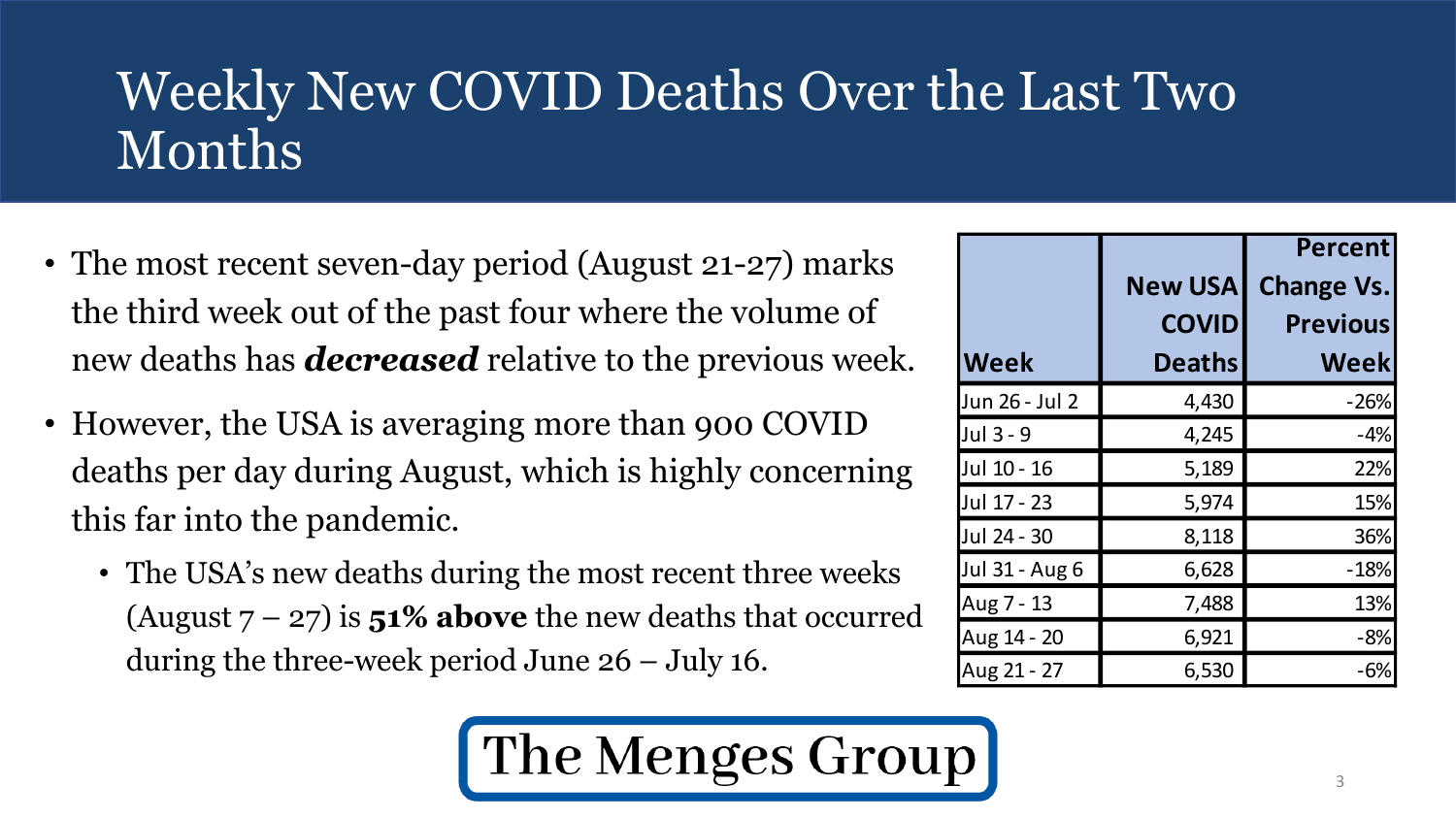#### Average Daily COVID-Attributed Deaths in June, July, and August (Alabama through Kansas)

|                      | <b>Average Daily</b> | <b>Average Daily</b> | <b>Average Daily</b>             |             | <b>Percent Change Percent Change</b> |
|----------------------|----------------------|----------------------|----------------------------------|-------------|--------------------------------------|
| <b>State</b>         | Deaths in June       |                      | Deaths in July Deaths in August* | June - July | <b>July - August</b>                 |
| Alabama              | 10.7                 | 20.3                 | 17.9                             | 90.5%       | $-12.0%$                             |
| Alaska               | 0.1                  | 0.3                  | 0.5                              | 117.7%      | 72.2%                                |
| Arizona              | 24.6                 | 66.1                 | 46.3                             | 168.5%      | $-30.0%$                             |
| Arkansas             | 4.6                  | 5.9                  | 10.7                             | 29.3%       | 81.8%                                |
| California           | 61.4                 | 101.3                | 127.9                            | 65.0%       | 26.3%                                |
| Colorado             | 8.2                  | 4.9                  | 3.5                              | $-40.4%$    | $-27.4%$                             |
| Connecticut          | 12.6                 | 3.5                  | 1.2                              | $-71.8%$    | $-66.4%$                             |
| Delaware             | 4.8                  | 2.5                  | 0.7                              | $-48.6%$    | $-70.2%$                             |
| District of Columbia | 2.8                  | 1.1                  | 0.8                              | $-61.3%$    | $-29.9%$                             |
| Florida              | 35.1                 | 107.7                | 149.6                            | 206.5%      | 38.9%                                |
| Georgia              | 24.6                 | 29.5                 | 58.5                             | 20.0%       | 98.0%                                |
| Hawaii               | 0.0                  | 0.2                  | 1.0                              | 577.4%      | 325.8%                               |
| Idaho                | 0.3                  | 3.3                  | 5.5                              | 877.4%      | 70.0%                                |
| Illinois             | 57.0                 | 18.3                 | 18.6                             | $-67.9%$    | 1.6%                                 |
| Indiana              | 16.9                 | 10.5                 | 11.3                             | $-37.8%$    | 7.9%                                 |
| lowa                 | 6.0                  | 5.0                  | 7.9                              | $-16.7%$    | 57.7%                                |
| Kansas               | 2.2                  | 2.6                  | 3.3                              | 22.1%       | 26.5%                                |

Green highlighting denotes a decrease in new daily deaths versus the prior month, and salmon highlighting denotes an increase. August values are calculated through the first 26 days of the month.

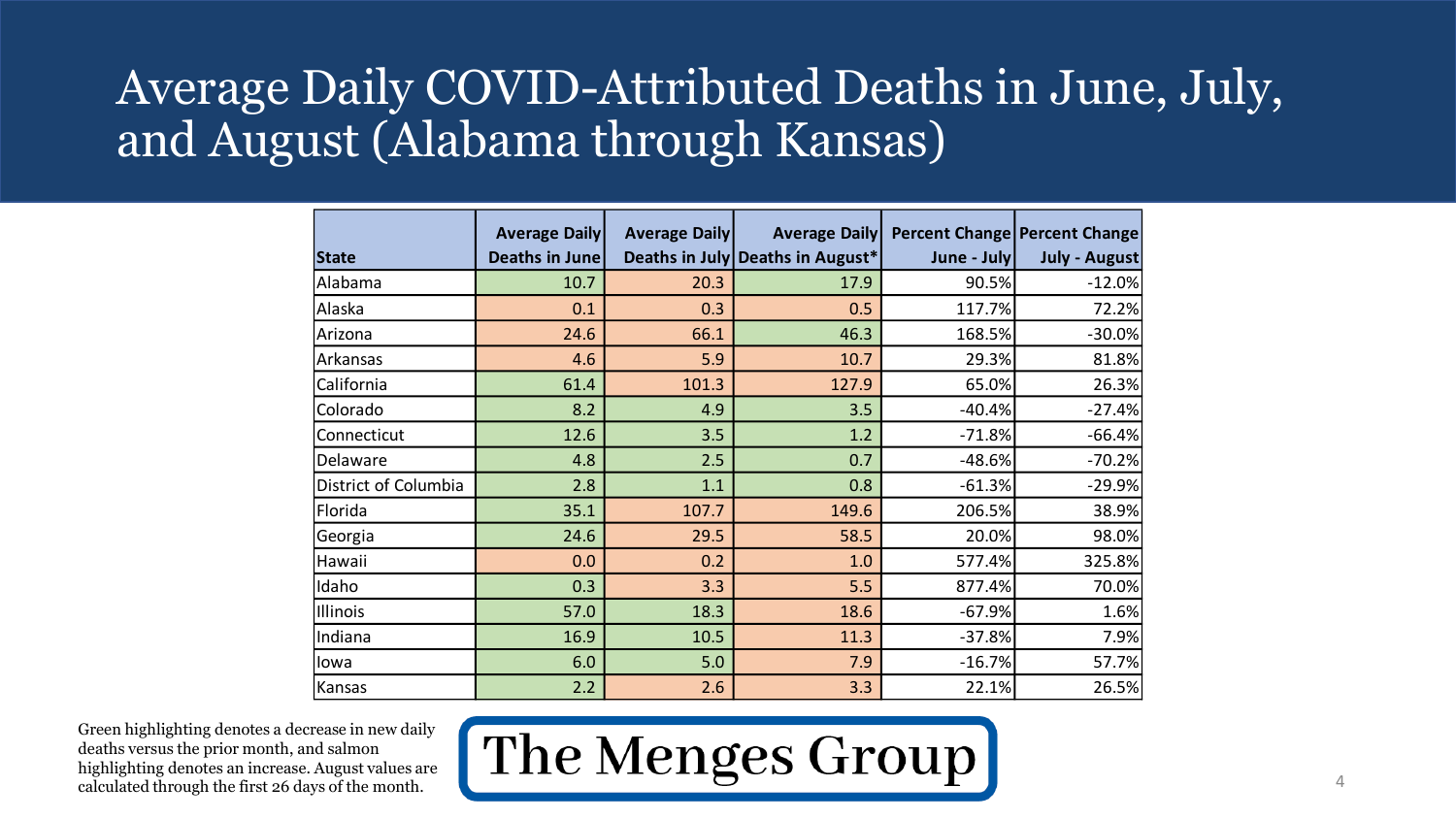#### Average Daily COVID-Attributed Deaths in June, July, and August (Kentucky through North Carolina)

|                   | <b>Average Daily</b> | <b>Average Daily</b> | <b>Average Daily</b>             |             | <b>Percent Change Percent Change</b> |
|-------------------|----------------------|----------------------|----------------------------------|-------------|--------------------------------------|
| <b>State</b>      | Deaths in June       |                      | Deaths in July Deaths in August* | June - July | July - August                        |
| Kentucky          | 4.9                  | 5.3                  | 6.7                              | 8.6%        | 25.7%                                |
| Louisiana         | 14.3                 | 23.5                 | 34.7                             | 63.8%       | 47.7%                                |
| Maine             | 0.5                  | 0.6                  | 0.3                              | 8.9%        | $-40.4%$                             |
| Maryland          | 21.9                 | 9.8                  | 8.6                              | $-55.4%$    | $-11.9%$                             |
| Massachusetts     | 40.3                 | 17.9                 | 14.5                             | $-55.5%$    | $-18.8%$                             |
| Michigan          | 23.5                 | 8.3                  | 9.2                              | $-64.9%$    | 11.3%                                |
| Minnesota         | 14.2                 | 5.3                  | 7.8                              | $-62.7%$    | 46.9%                                |
| Mississippi       | 11.3                 | 19.0                 | 27.3                             | 68.4%       | 43.5%                                |
| Missouri          | 8.3                  | 8.1                  | 10.0                             | $-2.8%$     | 23.5%                                |
| Montana           | 0.2                  | 1.2                  | 1.5                              | 635.5%      | 19.2%                                |
| Nebraska          | 3.4                  | 1.9                  | 2.0                              | $-43.5%$    | 5.1%                                 |
| Nevada            | 2.9                  | 10.5                 | 16.1                             | 256.3%      | 54.2%                                |
| New Hampshire     | 4.2                  | 1.4                  | 0.6                              | $-66.2%$    | $-59.4%$                             |
| New Jersey        | 111.2                | 25.3                 | 3.7                              | $-77.3%$    | $-85.6%$                             |
| <b>New Mexico</b> | 4.7                  | 4.7                  | 4.3                              | $-0.5%$     | $-7.1%$                              |
| New York          | 75.1                 | 19.5                 | 8.6                              | $-74.1%$    | $-55.7%$                             |
| North Carolina    | 15.0                 | 18.9                 | 26.4                             | 25.5%       | 40.0%                                |

Green highlighting denotes a decrease in new daily deaths versus the prior month, and salmon highlighting denotes an increase. August values are calculated through the first 26 days of the month.

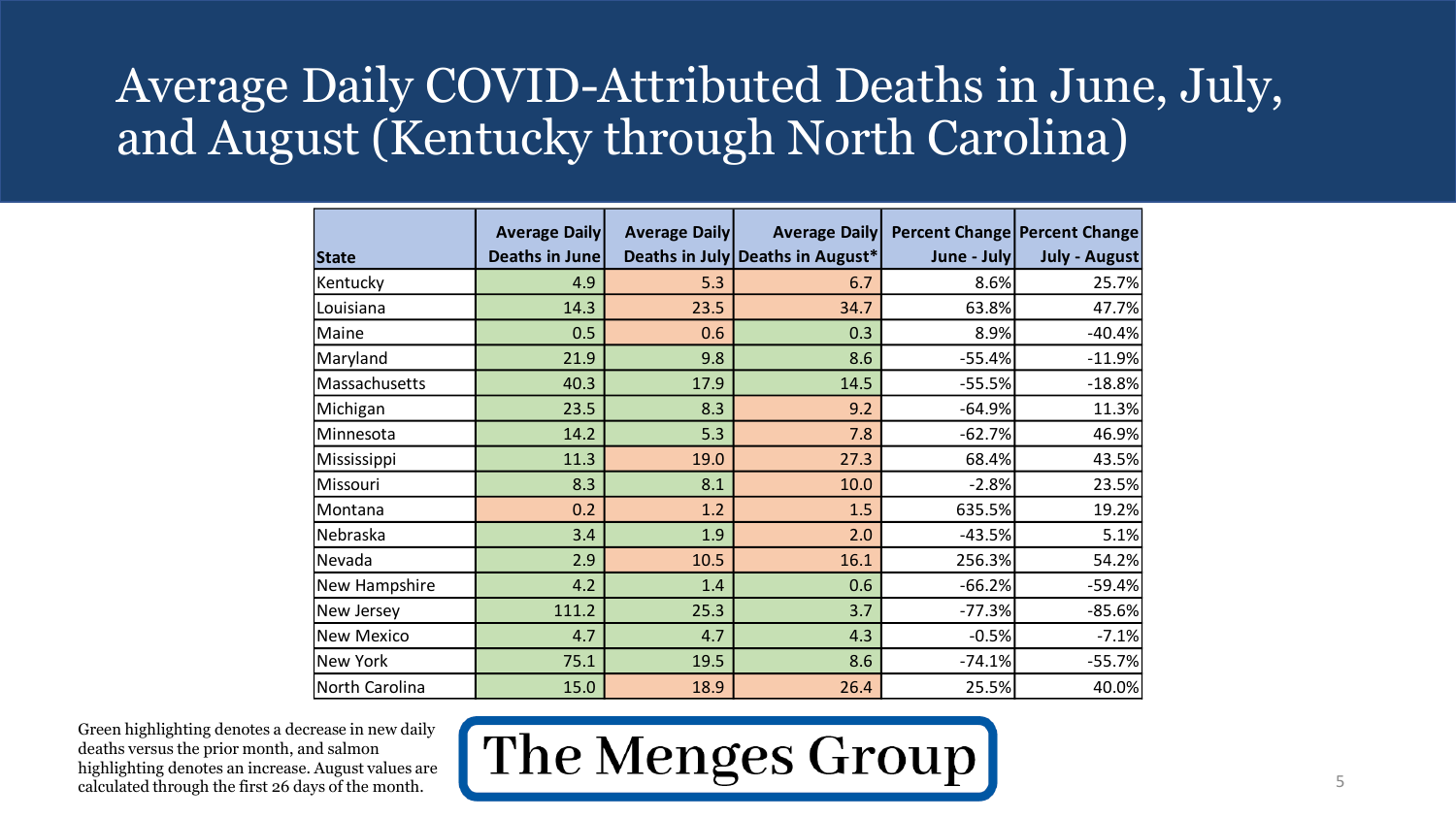#### Average Daily COVID-Attributed Deaths in June, July, and August (North Dakota through Wyoming, Including US Totals)

|                      | <b>Average Daily</b>  | <b>Average Daily</b> | <b>Average Daily</b>             |             | <b>Percent Change Percent Change</b> |
|----------------------|-----------------------|----------------------|----------------------------------|-------------|--------------------------------------|
| <b>State</b>         | <b>Deaths in June</b> |                      | Deaths in July Deaths in August* | June - July | <b>July - August</b>                 |
| North Dakota         | 0.8                   | 0.6                  | 1.3                              | $-23.4%$    | 119.6%                               |
| Ohio                 | 23.6                  | 20.2                 | 21.3                             | $-14.4%$    | 5.7%                                 |
| Oklahoma             | 1.8                   | 5.0                  | 8.5                              | 181.2%      | 71.9%                                |
| Oregon               | 1.9                   | 3.7                  | 4.3                              | 95.2%       | 17.2%                                |
| Pennsylvania         | 38.0                  | 18.3                 | 16.5                             | $-52.0%$    | $-9.4%$                              |
| Rhode Island         | 7.7                   | 1.8                  | 1.3                              | $-76.2%$    | $-28.9%$                             |
| South Carolina       | 8.2                   | 31.4                 | 33.1                             | 284.3%      | 5.5%                                 |
| South Dakota         | 1.0                   | 1.3                  | 1.2                              | 30.1%       | $-2.2%$                              |
| Tennessee            | 7.9                   | 14.5                 | 22.2                             | 83.7%       | 52.6%                                |
| Texas                | 26.6                  | 154.5                | 190.0                            | 480.3%      | 22.9%                                |
| Utah                 | 2.0                   | 4.4                  | 3.7                              | 123.1%      | $-15.8%$                             |
| Vermont              | 0.0                   | 0.0                  | 0.0                              | $-3.2%$     | 19.2%                                |
| Virginia             | 12.9                  | 13.3                 | 13.1                             | 2.5%        | $-1.1%$                              |
| Washington           | 6.9                   | 10.4                 | 12.1                             | 50.1%       | 17.0%                                |
| West Virginia        | 0.6                   | 0.7                  | 2.8                              | 23.7%       | 283.6%                               |
| Wisconsin            | 6.6                   | 4.8                  | 6.5                              | $-27.1%$    | 34.3%                                |
| Wyoming              | 0.1                   | 0.2                  | 0.4                              | 45.2%       | 118.6%                               |
| <b>United States</b> | 774.6                 | 849.1                | 986.2                            | 9.6%        | 16.1%                                |

Green highlighting denotes a decrease in new daily deaths versus the prior month, and salmon highlighting denotes an increase. August values are calculated through the first 26 days of the month.

### The Menges Group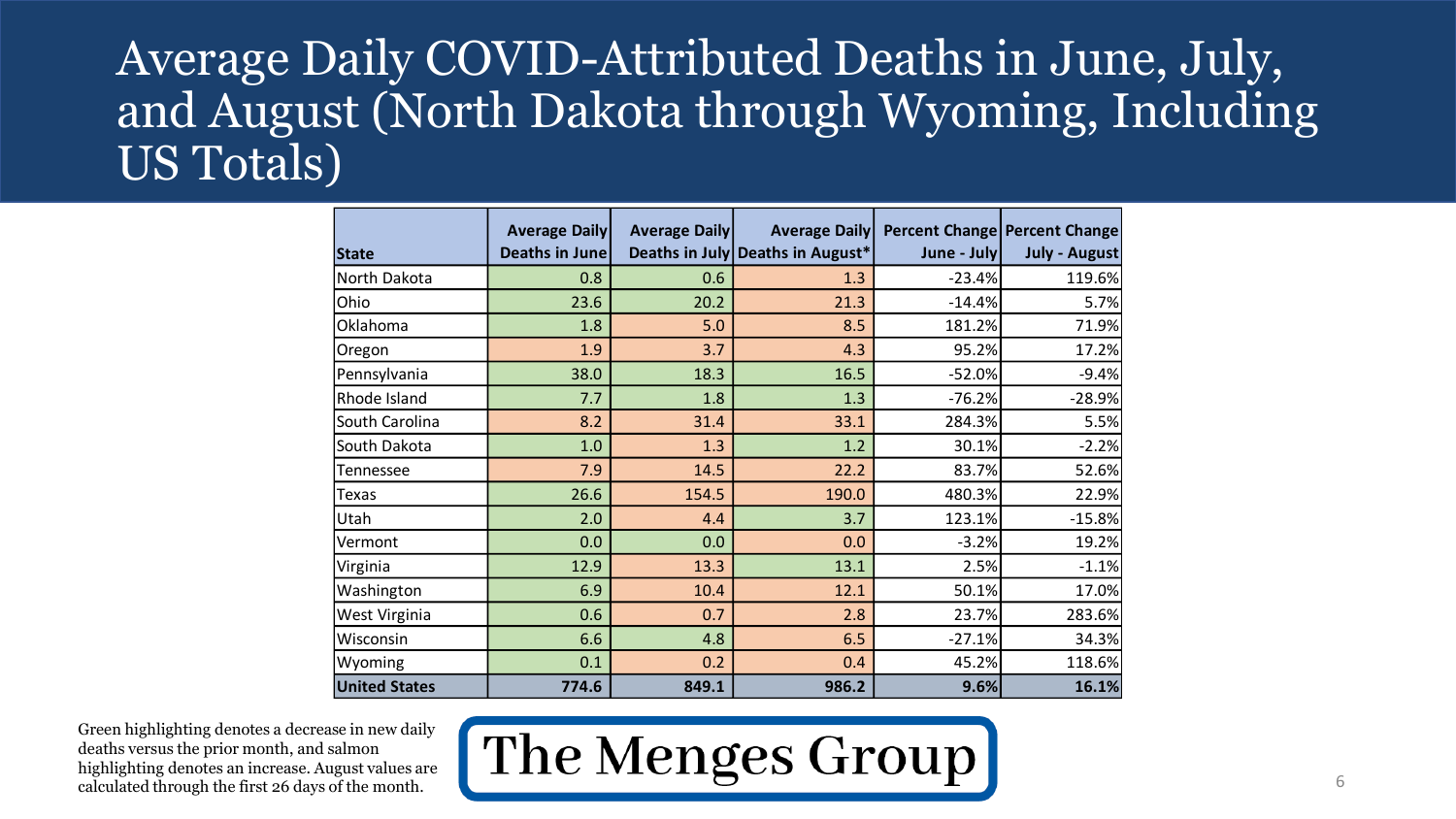### Summary of State Level Findings

- Average daily deaths in the USA increased by 9.6% in July versus June and have again increased by 16.1% in August versus July.
- The five states with the highest number of daily deaths during August are Texas (190.0), Florida (149.6), California (127.9), Georgia (58.5), and Arizona (46.3).
- The five states with the largest *raw increase* in daily deaths during August relative to July are Florida (41.9), Texas (35.4), Georgia (29.0), California (26.6), and Louisiana (11.2).
- The five states with the largest *percentage increase* in daily deaths during August relative to July are Hawaii (325.8%), West Virginia (283.6%), North Dakota (119.6%), Wyoming (118.6%), and Georgia (98.0%).
- The five states with the largest *percentage decrease* in daily deaths during August relative to July are New Jersey (-85.6%), Delaware (-70.2%), Connecticut (-66.4%), New Hampshire (-59.4%), and New York (-55.7%).